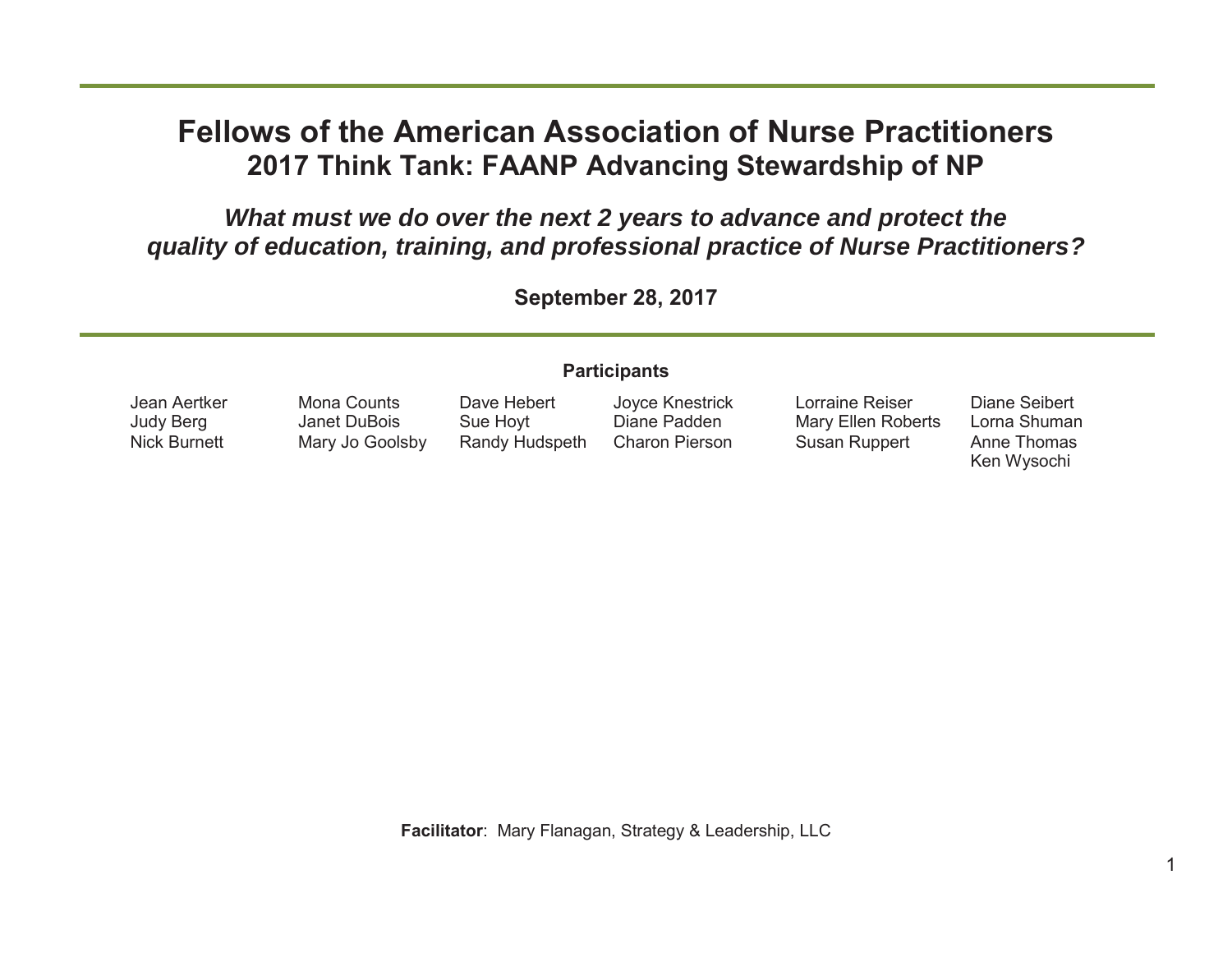# **HOPES & EXPECTATIONS FOR SESSION**

- ▶ Figure out how we can move stewardship forward through the winter meeting with workgroups
- $\blacktriangleright$  Set specific goals for stewardship
- ▶ Start at ground identify worries set goals and outcomes
- ▶ ID issues before problems arise
- ▶ Focus on what is ripe for Fellows to impact
- $\triangleright$  Prioritize what do we need to move on
- $\blacktriangleright$  Millennials elephant in the room where are they? How do we engage them?
- ▶ Improve/increase strategic partnerships
- ▶ Increase diversity in leadership of FAANP (age, ethnicity, gender, professional focus, etc.)
- ▶ Get clarity about what we're stewarding
- ▶ ID root passions we have for NP how do we instill that in the future NP?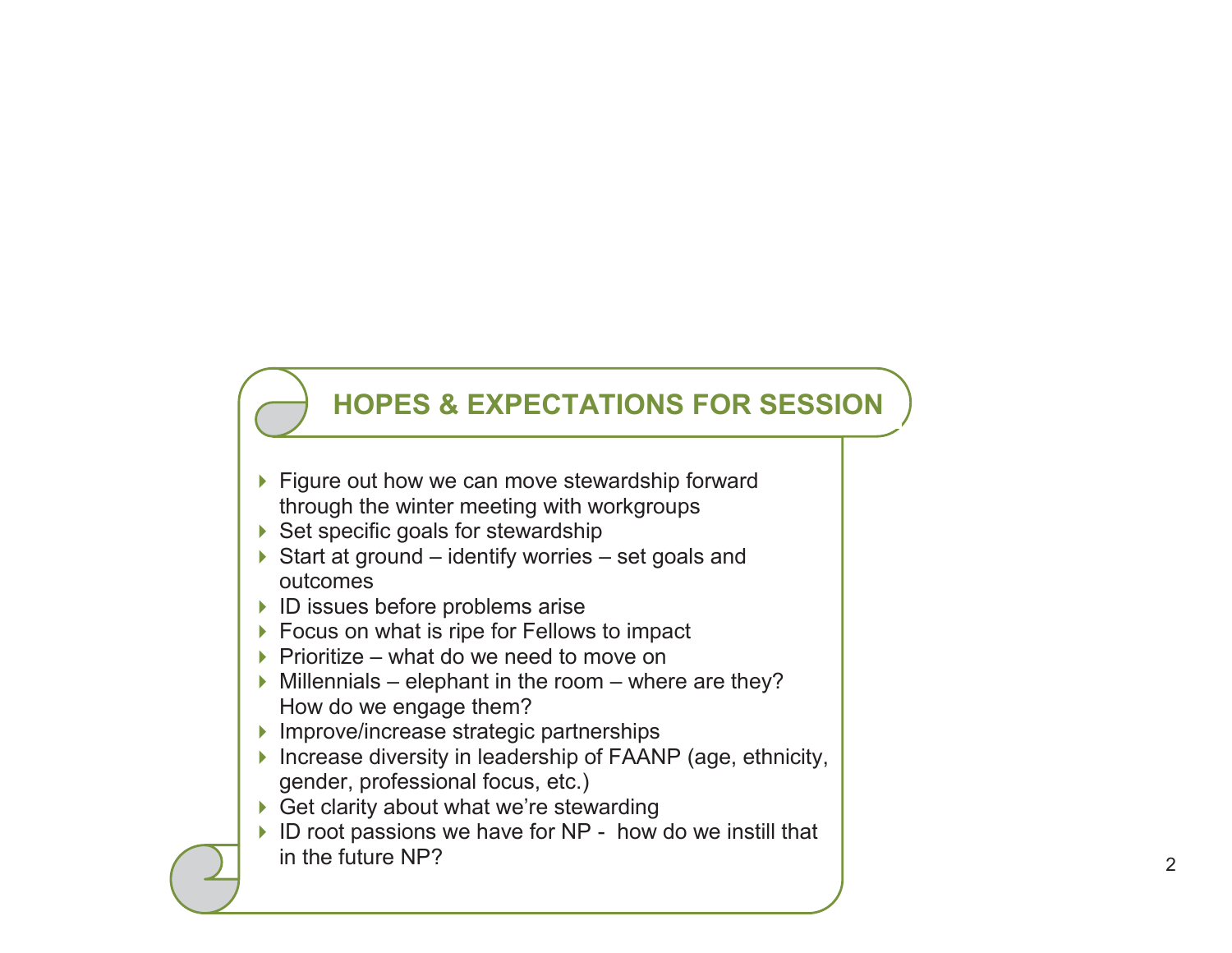| <b>KEY STRATEGIES</b>                            | <b>Success Indicators 2020</b>                                                                                                                                                                                                                                                                                                                                                                                                        |  |  |
|--------------------------------------------------|---------------------------------------------------------------------------------------------------------------------------------------------------------------------------------------------------------------------------------------------------------------------------------------------------------------------------------------------------------------------------------------------------------------------------------------|--|--|
| <b>Refine communication</b><br><b>strategies</b> | Digital repository (secure) of all Fellows information, calendar, events, etc.<br>Scheduled electronic educational offerings for members and public available. $\blacksquare$<br>Coherent use of all media with continuous current innovations.<br>Steven, Sharon, Deb                                                                                                                                                                |  |  |
| <b>Grow New Leaders</b>                          | Refreshed leadership framework ■■<br>$\bullet$<br>New faces in leadership positions <b>=</b><br>Increased opportunities & engagement of all Fellows<br>٠<br>Transitional pathways for leadership development<br>Mary Jo, Phyllis, Cindy, Dave                                                                                                                                                                                         |  |  |
| <b>Provide stewardship for the</b><br>profession | Ensure NP competency - partner with education, certification & accred bodies for CQI .<br>$\bullet$<br>Serve as resource to legislative bodies to facilitate universal adoption of LACE (AANP)<br>Promote translational science to meet ever changing HC landscape (Indiv. Invest) $\blacksquare$<br>Develop rapid response system ■■<br>Lorraine, Jean Dian E                                                                        |  |  |
| <b>Optimize health outcomes</b>                  | Meaningful dissemination of research ■<br>$\bullet$<br>Preferred participants on policy making boards & commissions(Support AANP) ■■<br>$\bullet$<br>Direction setters for HP agendas■<br>٠<br>Develop syndicated columns for health care topics ■<br>$\bullet$<br>Develop rapid response teams for HC issues ■<br>Become preferred resource & mentors for outcome application to NP & primary care<br>practive<br>Lissa, Judy, Susan |  |  |
| <b>Ensure effective resources</b>                | Continuous alighment with AANP policies/ procedures<br>Discern resources that are available to Fellows only L<br>Fellow grant opportunity $\blacksquare$<br>$\bullet$<br>Development of business plan for key initiatives that is in alignment with AANP .<br>Joyce, Mary Ellen, Diane, Kat                                                                                                                                           |  |  |

# **2020 STRATEGIC PLAN UPDATE: PROGRESS ASSESSMENT**

 $\blacksquare$  = No progress

 $\blacksquare$  = Some progress, not completed

■ = Completed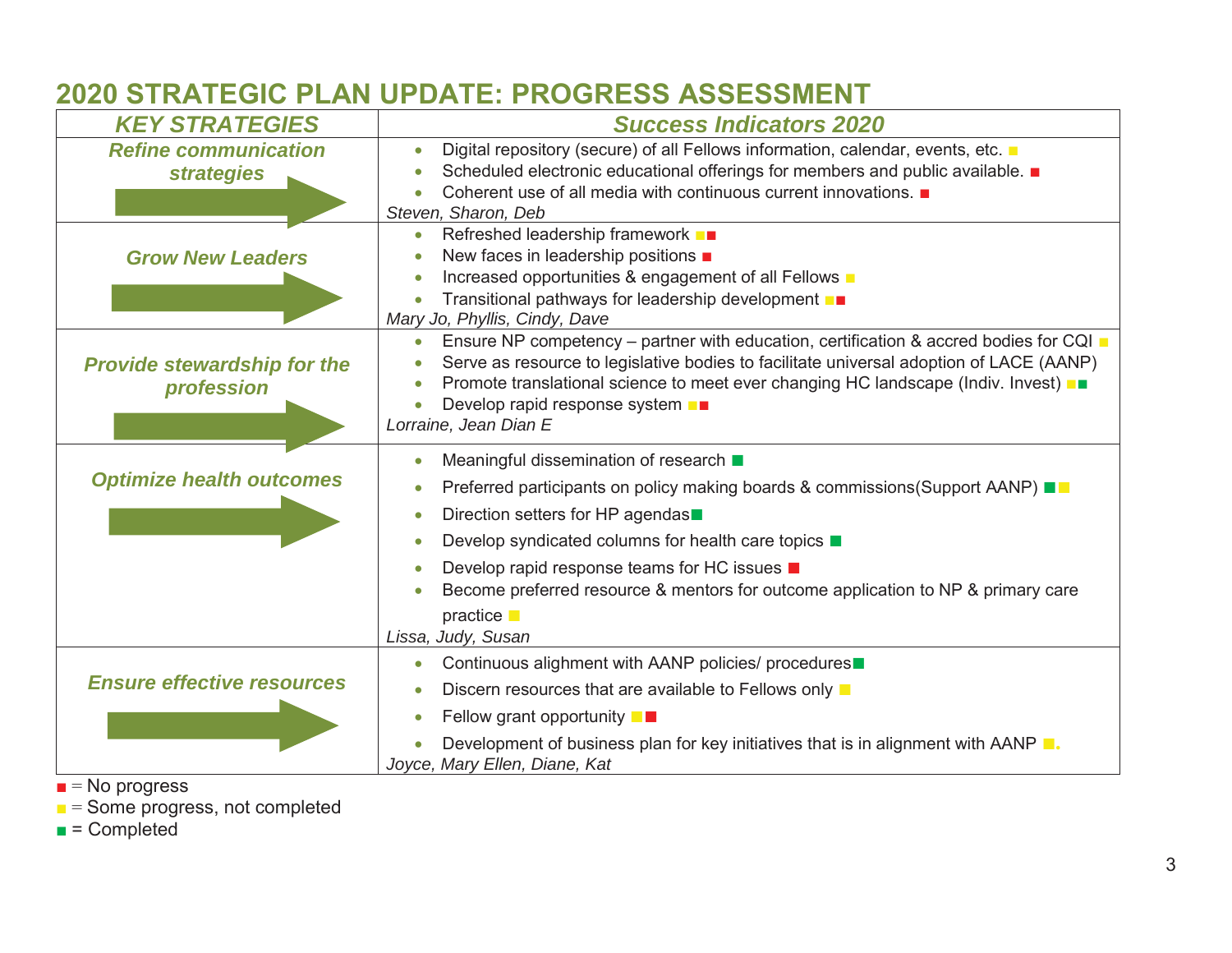# **FAANP AS THE LEADER OF NURSE PRACTITIONER STEWARDSHIP. . .**

|           | <b>STRENGTHS</b>                                             |           | <b>BENEFITS OF SUCCESS</b>                        |
|-----------|--------------------------------------------------------------|-----------|---------------------------------------------------|
|           | Membership - representative of all of the organization       | $\bullet$ | Increased membership in AANP                      |
|           | Growth – increased quality                                   | $\bullet$ | Increased visibility                              |
|           | <b>Diversity</b>                                             |           | Increased recognition - voice                     |
|           | Willingness of Fellows to share                              |           | Increased participation for Fellows               |
|           | Years of expertise & experience                              |           | Increased diversity of thought                    |
|           | Recognition as leaders                                       |           | Increased camaraderie                             |
|           | <b>Historical perspective</b>                                |           | AANP has ready resource to move NP agenda forward |
|           | We're innovators                                             | $\bullet$ | Increased competency                              |
|           | We're the brain trust                                        |           | We are the ice breakers – creative disrupters     |
|           | Motivated to protect NP                                      |           | Career path for young NPs                         |
| $\bullet$ | Value in being a Fellow                                      |           |                                                   |
|           | <b>WEAKNESSES</b>                                            |           | <b>DANGERS OF SUCCESS</b>                         |
|           | Communication                                                | $\bullet$ | Finding jobs for new Fellows                      |
|           | Size: we're only 17 years old $-$ it has taken us a while to | $\bullet$ | Disappointment of new Fellows                     |
|           | gain the numbers to have any leverage                        |           | More unintended consequences                      |
| $\bullet$ | Age of fellows                                               |           | More chance of failure                            |
|           | We don't understand millennial needs                         | $\bullet$ | Held to higher standards/expectations             |
| $\bullet$ | Perceived as elitists                                        |           | Perception of elitism                             |
| $\bullet$ | Disconnect: Fellows & Advanced practitioners                 |           | Duplication of efforts: Separation - divisiveness |
| $\bullet$ | We move ahead without data to support our actions            |           | Bigger goals - not enough resources               |
|           | Capacity of AANP staff                                       |           |                                                   |
|           | We resist prioritizing                                       |           |                                                   |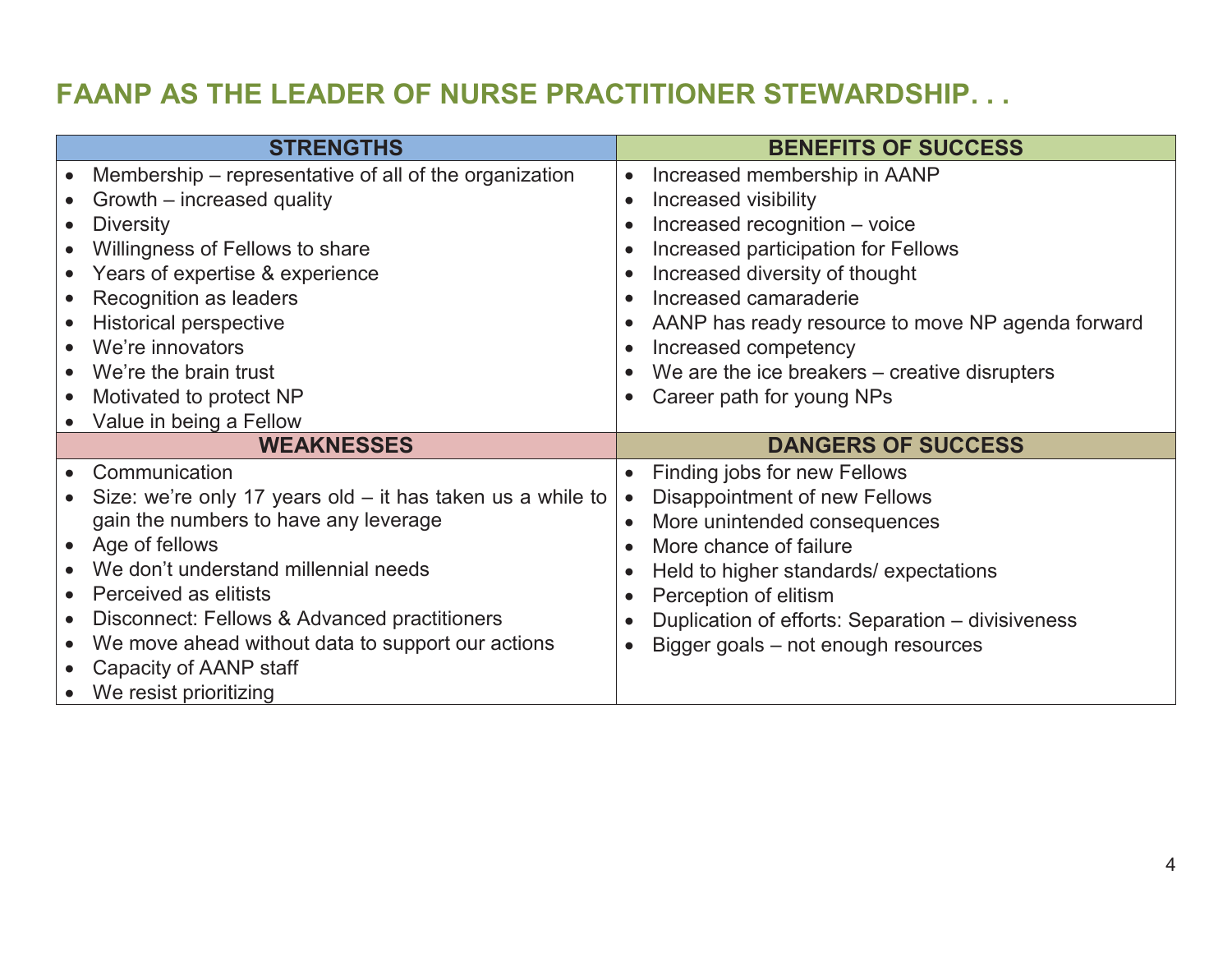| <b>Lead advancement of the NP role</b>                                                                                                                                                                                                                                                                                                                                     | <b>Communicate our collective</b><br>expertise                                                                                                                                                                                        | <b>Recruit, develop &amp; support NP</b><br>leaders                                                                          |
|----------------------------------------------------------------------------------------------------------------------------------------------------------------------------------------------------------------------------------------------------------------------------------------------------------------------------------------------------------------------------|---------------------------------------------------------------------------------------------------------------------------------------------------------------------------------------------------------------------------------------|------------------------------------------------------------------------------------------------------------------------------|
| Expertise to inform the Education - Practice<br>cycle<br>Develop standards of NP engagement for<br>publication, policy, research<br>Identify to focus on 1-2 initiatives and do this<br>well<br>$NP$ brand $-$ clarify<br>Collect data on role performance<br>Skills mastery - measure: novice to expert<br>More holistic view of what is needed to<br>promote stewardship | Active communication (FAANP & AANP)<br>Lead unification of organization<br>Unite leaders - to set common goals<br>Ability to solicit input from leaders of diverse<br>backgrounds<br>Rapid response<br>Share the wealth of experience | Engage new inductees<br>Mentor NP educators<br>Regional development of rising stars<br>Support development for public office |

#### *What will FAANP do differently or better than anyone else in stewardship of NP?*

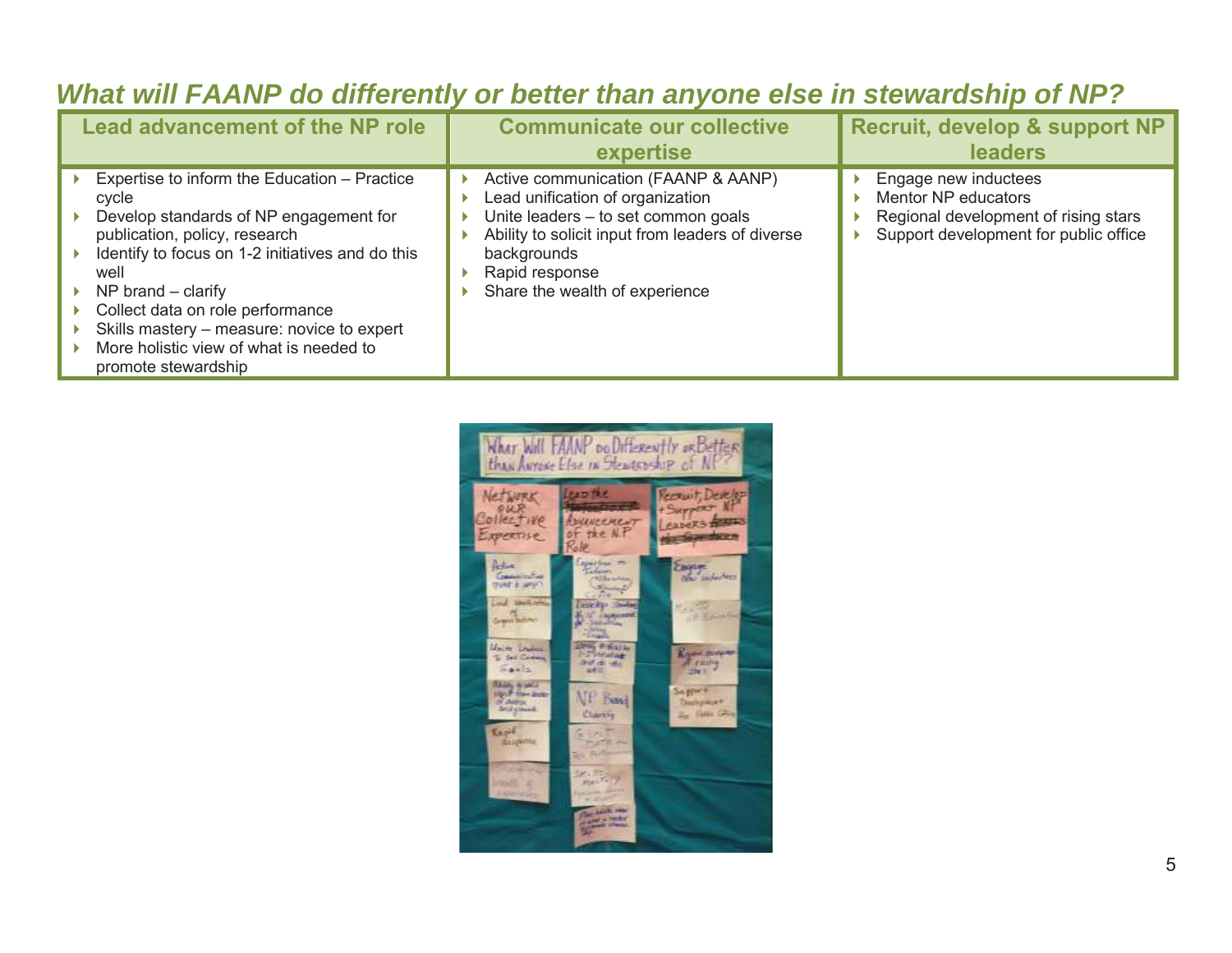# *CONTRADICTIONS: What is blocking us from realizing our unique role in stewardship of NP?*

| Our reluctance to let go<br>acts as a disincentive to<br>new leaders emerging                                                                                                                                                                                                                                                                                                                                                                                                                                                                                                                                                | <b>Underutilization and</b><br>limitations of<br>infrastructure leads to<br>inability to connect &<br>share professionally                                                                                                                                                                                                                                                                                                                                           | <b>Individual professional</b><br>rewards systems<br>disincentivize collective<br>commitment                                                                                                                                                                                                                                                                                                                                             | <b>Underdeveloped vision</b><br>and goals for FAANP<br>block advancement                                                                                                                                                                                                                                                                                                                                                                                                |
|------------------------------------------------------------------------------------------------------------------------------------------------------------------------------------------------------------------------------------------------------------------------------------------------------------------------------------------------------------------------------------------------------------------------------------------------------------------------------------------------------------------------------------------------------------------------------------------------------------------------------|----------------------------------------------------------------------------------------------------------------------------------------------------------------------------------------------------------------------------------------------------------------------------------------------------------------------------------------------------------------------------------------------------------------------------------------------------------------------|------------------------------------------------------------------------------------------------------------------------------------------------------------------------------------------------------------------------------------------------------------------------------------------------------------------------------------------------------------------------------------------------------------------------------------------|-------------------------------------------------------------------------------------------------------------------------------------------------------------------------------------------------------------------------------------------------------------------------------------------------------------------------------------------------------------------------------------------------------------------------------------------------------------------------|
| Increased #s of<br>$\blacktriangleright$<br>disenfranchised members<br>Disconnect between<br>$\blacktriangleright$<br>generational<br>communication methods<br>Don't recognize potential<br>$\blacktriangleright$<br><b>leaders</b><br>Pipeline shrinking for future<br>Inability to let go of the<br>baton<br>$\triangleright$ Afraid to compete with<br>living legends<br>Old guard hangs on<br>$\blacktriangleright$<br>Generational gap issues<br>$\blacktriangleright$ Ways to connect – the<br>do-ers!<br>$\blacktriangleright$ Ability to identify rising stars<br>Newness of over half of<br>fellows to organization | Knowledge deficit (social<br>media)<br>Ineffective use of<br>infrastructure<br>Technical inadequacy of<br>N<br>website<br>Limited visibility to public<br>Weak system of<br>Þ<br>communication between<br>fellows<br>Relational database for<br>ь<br>expertise/experts<br>Volunteer driven<br>ь<br>How do we develop a<br>ь<br>recruitment program?<br>Active engagement strategies<br>No leadership programs<br>Problems with communication<br>ь<br>within/ outside | Reliance on individual<br>ь<br>contributions rather than<br>collective<br>Inadequate collection of<br>ь<br>collective experience<br>Recognizing &<br>Ы<br>documenting our<br>accomplishments<br>Competing priorities and<br>N<br>time constraints<br>Don't advertise board &<br>ь<br>other appointments<br>Need individual motivation<br>ь<br>Competition both internal<br>ь<br>& external<br><b>Distractions (competing</b><br>demands) | Underdeveloped goals<br>No synergistic vision/<br>agenda between<br>organizations<br>Differing opinions for<br>different organizations &<br>within<br>Haven't identified our<br>¥.<br>consumer<br>$\triangleright$ We need to know overall<br>vision of what advancing to?<br>Sensitivity to professional<br>Ы<br>goals of other organizations<br><b>Clear direction from AANP</b><br>for deliverables<br>Identifying our passion then<br>instilling in next generation |

# *KEY CHALLENGES AHEAD:*

- Vision/ goals
- $\bullet$  Educate our members Get them on board reactivate create more opportunities for involvement Succession
- Communication
- Infrastructure